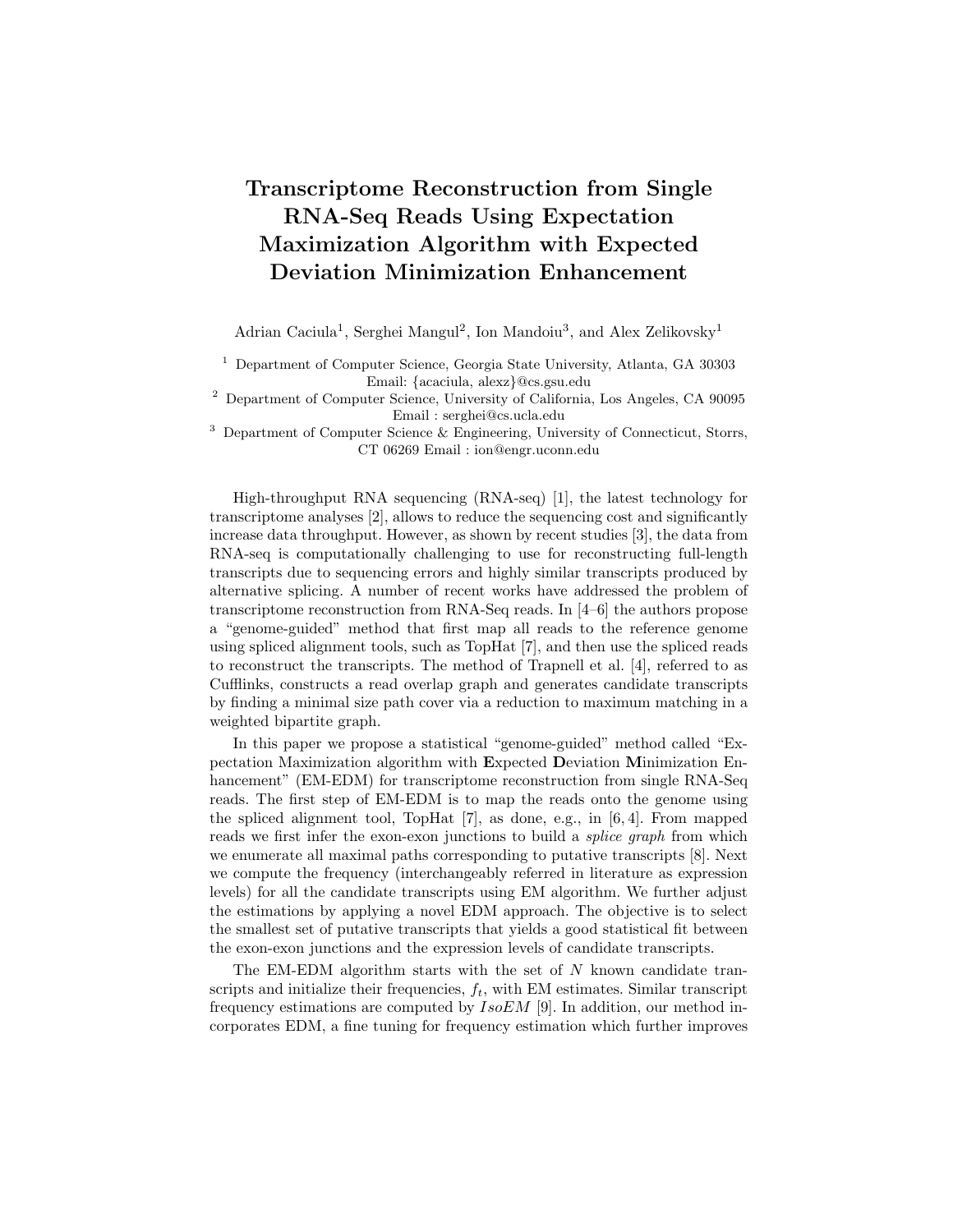the accuracy of the computation. Reducing the error rate is critical for detecting similar transcripts especially in those cases when one is a subeset of another.

Let  $l_t$  be the adjusted length of the transcripts  $t \in H$  (i.e., the length of  $t$  minus the average fragment length), where *H* is the set of all candidate transcripts. The expected read frequency  $e'_{i}$  equals

$$
s_r = \sum_{t \in H} f_t h_{t,r}
$$
  
\n
$$
q_t = \sum_{r \in R} \frac{h_{t,r}}{s_r}
$$
  
\n
$$
e'_r = \frac{1}{s_r} \sum_{t \in H} \frac{l_t f_t h_{t,r}}{q_t}
$$
  
\n
$$
e_r = \frac{e'_r}{\sum_{r \in R} e'_r}
$$
\n(1)

 $o_r$  for each read was computed as in [9].

The transcript frequency can be estimated by the following iterative process. Given transcript frequencies estimates, signed deviation of expected from observed read frequencies, the algorithm increments and decrements transcript frequencies in order to decrease the total deviation.

*Expected Deviation Minimization method (EDM).* Initialize  $f_t \leftarrow$  corresponding EM frequency Set  $D \leftarrow 1$  and  $C \leftarrow 0.05$ . Each iteration consists of the following three steps:

- Estimate the expected read frequency *e<sup>r</sup>* for each read *r* according to (1) and its deviation  $d_r = e_r - o_r$ ,  $D^{next} = \sum_{r \in R} |d_r|$ . If  $D^{next} > D$ , then  $C \leftarrow C/2$ and recompute  $e_r$  and  $d_r$  else update  $f_t \leftarrow f_t^{next}, D \leftarrow D^{next}$ .
- Estimate signed deviation from expected haplotype frequency for each transcript *t*:

$$
D_t^0 = \frac{1}{l_t} \sum_{r \in R} h_{r,t} d_r \tag{2}
$$

$$
D_t^1 = D_t^0 - \frac{\sum_{t \in T} D_t^0}{|T|} \tag{3}
$$

$$
D_t^2 = C \times \frac{D_t^1}{\sum_{t \in T} |D_t^1|} \tag{4}
$$

– Update transcript frequency estimation

$$
f_t^{next} = f_t - D_t^2 \tag{5}
$$

Iterations are repeated until  $C < \epsilon_a$ . Let  $\epsilon_a = 0.005$ 

The formula (2) finds scaled deviation of each *t*, (3) centralizes deviation and (4) says that the total update does not exceed *C*.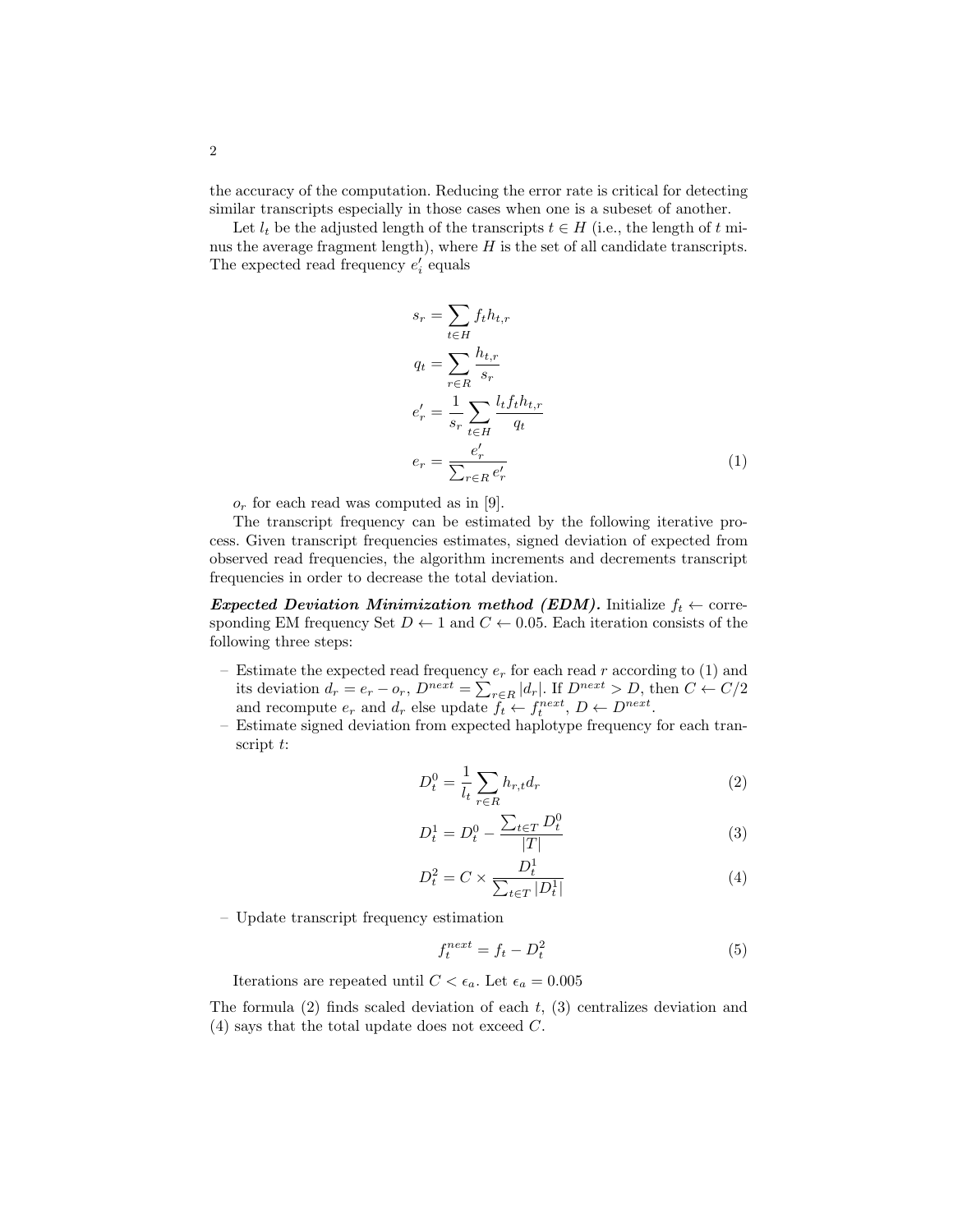To filter the set of candidate transcripts, we estimate the frequency for each of them using our EM-EDM approach, then based on their frequency priority we select one by one until all exon-exon junctions found during mapping are covered.

For our simulations we have used Human genome *UCSC* annotations, GN-FAtlas2 gene expression levels with uniform expression of gene transcripts. We have simulated uniform single-end reads of length 100*bp*, coverage 100*x*, and a fragment length distribution of 500*bp* with a standard deviation of 50*bp*.

Following [10], we use sensitivity and Positive Predictive Value (PPV) to evaluate the performance of different methods. Sensitivity is defined as portion of the annotated transcript sequences being captured by candidate transcript sequences as follows:

$$
Sens = \frac{TP}{TP + FN}
$$

PPV is defined portion of annotated transcript sequences among candidate sequences as follows:

$$
PPV = \frac{TP}{TP + FP}
$$

Figure 1 shows our preliminary experimental results on synthetic datasets where we can observe that EM-EDM has increased transcriptome reconstruction sensitivity compared with Cufflinks. "Candidate Transcripts" represent all maximal paths corresponding to putative transcripts built from our *splice graph*. For future work we plan the improve the filtering algorithm in order to increase the *PPV*.

## **References**

- 1. A. Mortazavi, B. Williams, K. McCue, L. Schaeffer, and B. Wold, "Mapping and quantifying mammalian transcriptomes by RNA-Seq." *Nature methods*, 2008. [Online]. Available: http://dx.doi.org/10.1038/nmeth.1226
- 2. Z. Wang, M. Gerstein, and M. Snyder, "RNA-Seq: a revolutionary tool for transcriptomics." *Nat. Rev. Genet.*, vol. 10, no. 1, pp. 57–63, 2009. [Online]. Available: http://dx.doi.org/10.1038/nrg2484
- 3. T. R. Mercer, D. J. Gerhardt, M. E. Dinger, J. Crawford, C. Trapnell, J. A. Jeddeloh, J. S. Mattick, and J. L. Rinn, "Targeted RNA sequencing reveals the deep complexity of the human transcriptome." *Nature Biotechnology*, vol. 30, no. 1, pp. 99–104, 2012.
- 4. C. Trapnell, B. Williams, G. Pertea, A. Mortazavi, G. Kwan, M. van Baren, S. Salzberg, B. Wold, and L. Pachter, "Transcript assembly and quantification by RNA-Seq reveals unannotated transcripts and isoform switching during cell differentiation." *Nature biotechnology*, vol. 28, no. 5, pp. 511–515, 2010. [Online]. Available: http://dx.doi.org/10.1038/nbt.1621
- 5. W. Li, J. Feng, and T. Jiang, "IsoLasso: A LASSO Regression Approach to RNA-Seq Based Transcriptome Assembly," *Lecture Notes in Computer Science*, vol. 6577, pp. 168–+, 2011.